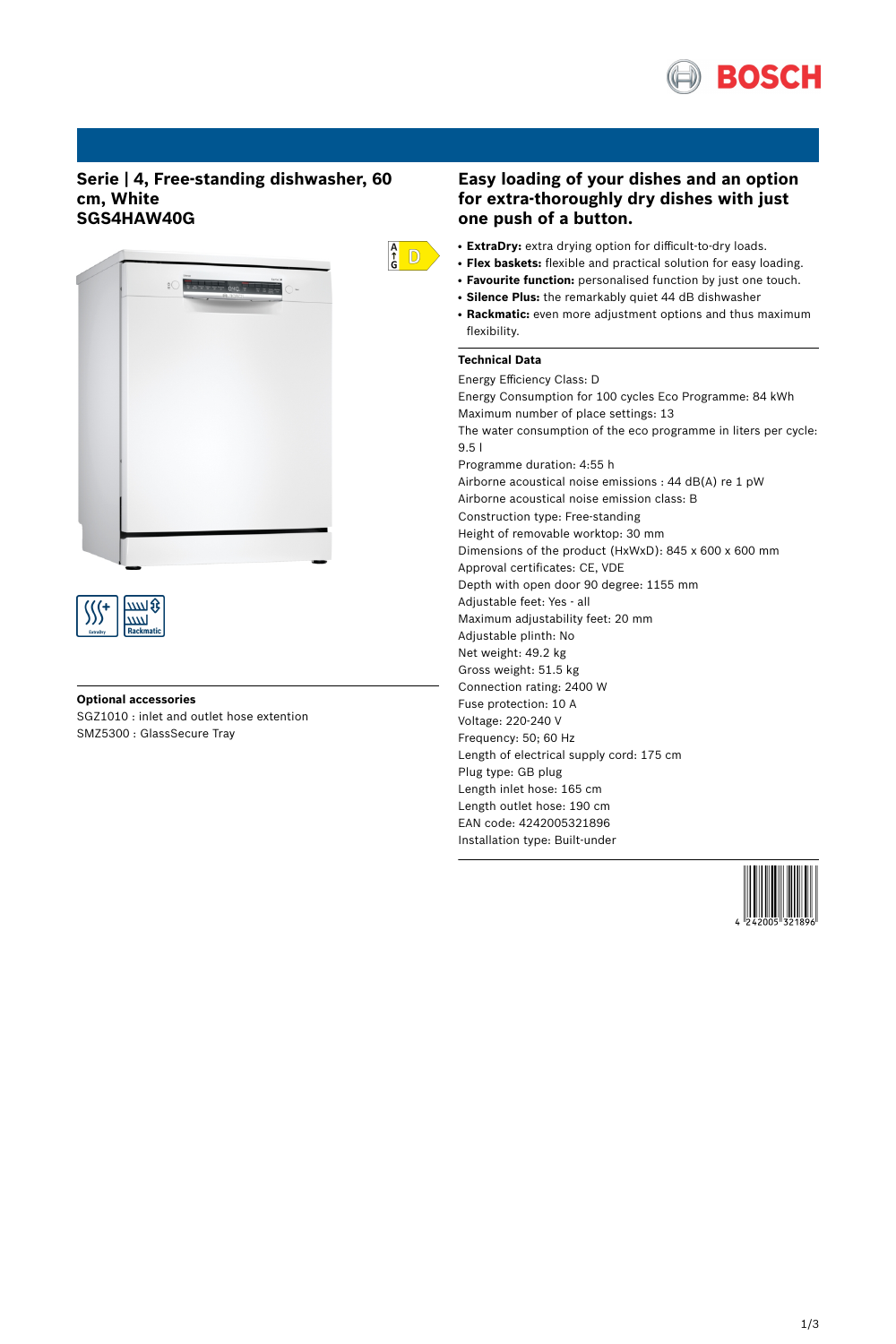

**Serie | 4, Free-standing dishwasher, 60 cm, White SGS4HAW40G**

## **Easy loading of your dishes and an option for extra-thoroughly dry dishes with just one push of a button.**

### **New for 2021**

## **Performance**

- Energy Efficiency Class<sup>1</sup>: D
- Energy<sup>2</sup> / Water<sup>3</sup>: 84 kWh / 9.5 litres
- Capacity: <sup>13</sup> place settings
- Programme duration<sup>4</sup>: 4:55 (h:min)
- Noise level: <sup>44</sup> dB(A) re <sup>1</sup> pW
- Noise Efficiency Class: <sup>B</sup>
- Noise level (silence programme): <sup>41</sup> dB(A) re <sup>1</sup> pW

### **Programmes / functions**

- <sup>6</sup> programmes: Eco <sup>50</sup> °C, Auto 45-65 °C , Intensive <sup>70</sup> °C, Express 65°, Silence 50 °C, Favourite
- Default favourite programme: Pre-Rinse
- <sup>3</sup> special options: Extra Dry, Half Load, SpeedPerfect+
- Machine Care

### **Flexible design elements**

- Flex basket system
- <sup>3</sup> stage Rackmatic height-adjustable top basket
- Low friction wheels on bottom basket
- Rack Stopper to prevent derailing of bottom basket
- <sup>2</sup> foldable plate racks in top basket
- <sup>2</sup> foldable plate racks in bottom basket
- Knife rack in top basket
- Moveable cutlery basket in lower rack
- Upper rack cup shelf

#### **Innovations and technology**

- Heat exchanger.
- EcoSilence BLDC drive
- DosageAssist detergent dispenser
- Automatic detergent detection
- Aqua and loading sensor
- AquaMix Glass protection system

#### **Design features**

- Time delay (3, <sup>6</sup> or <sup>24</sup> hours)
- Remaining programme time indicator (min)
- Leak protection system
- Tamperproof controls
- Self-cleaning filter system with <sup>3</sup> piece corrugated filter
- Large item spray head
- Stainless steel interior
- Dimensions (HxWxD): 84.5 x 60 x 60cm
- *¹ Scale of Energy Efficiency Classes from A to G*
- *² Energy consumption in kWh per 100 cycles (in programme Eco 50 °C)*
- *³ Water consumption in litres per cycle (in programme Eco 50 °C) ⁴ Duration of programme Eco 50 °C*